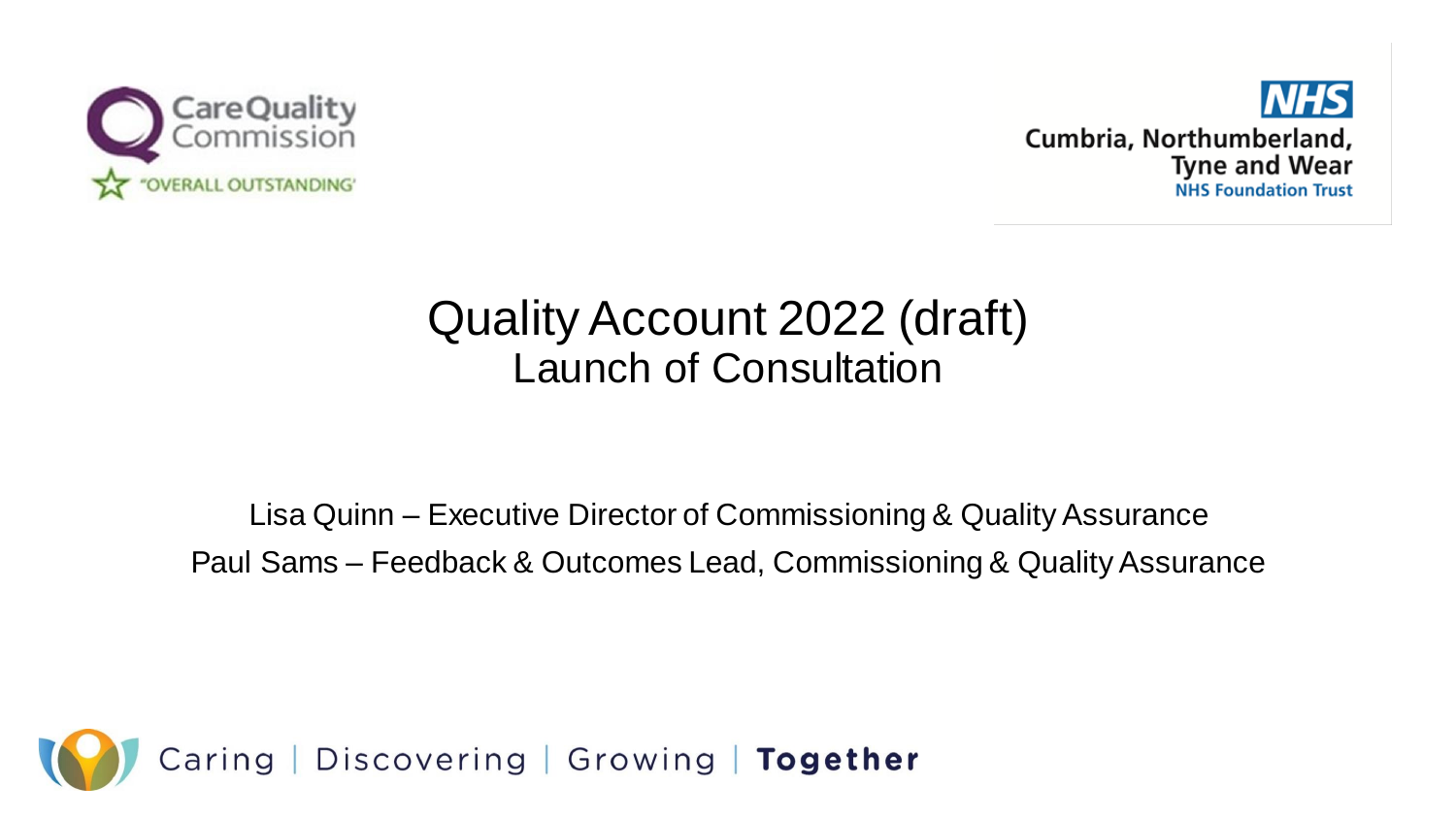#### NORTHUMBERLAND CYPS waiting list size at financial quarter end

294

 $Q<sub>4</sub>$ 

0%

 $(0)$ 

100%

 $(294)$ 

 $Q<sub>4</sub>$ 



Waiting More Than 18 Weeks Waiting Less Than 18 Weeks

 $Q1$ 

 $Q<sub>2</sub>$ 

 $Q<sub>3</sub>$ 

2021/22

 $Q<sub>4</sub>$ 

 $Q1$ 

 $Q<sub>2</sub>$ 

2020/21

 $Q<sub>3</sub>$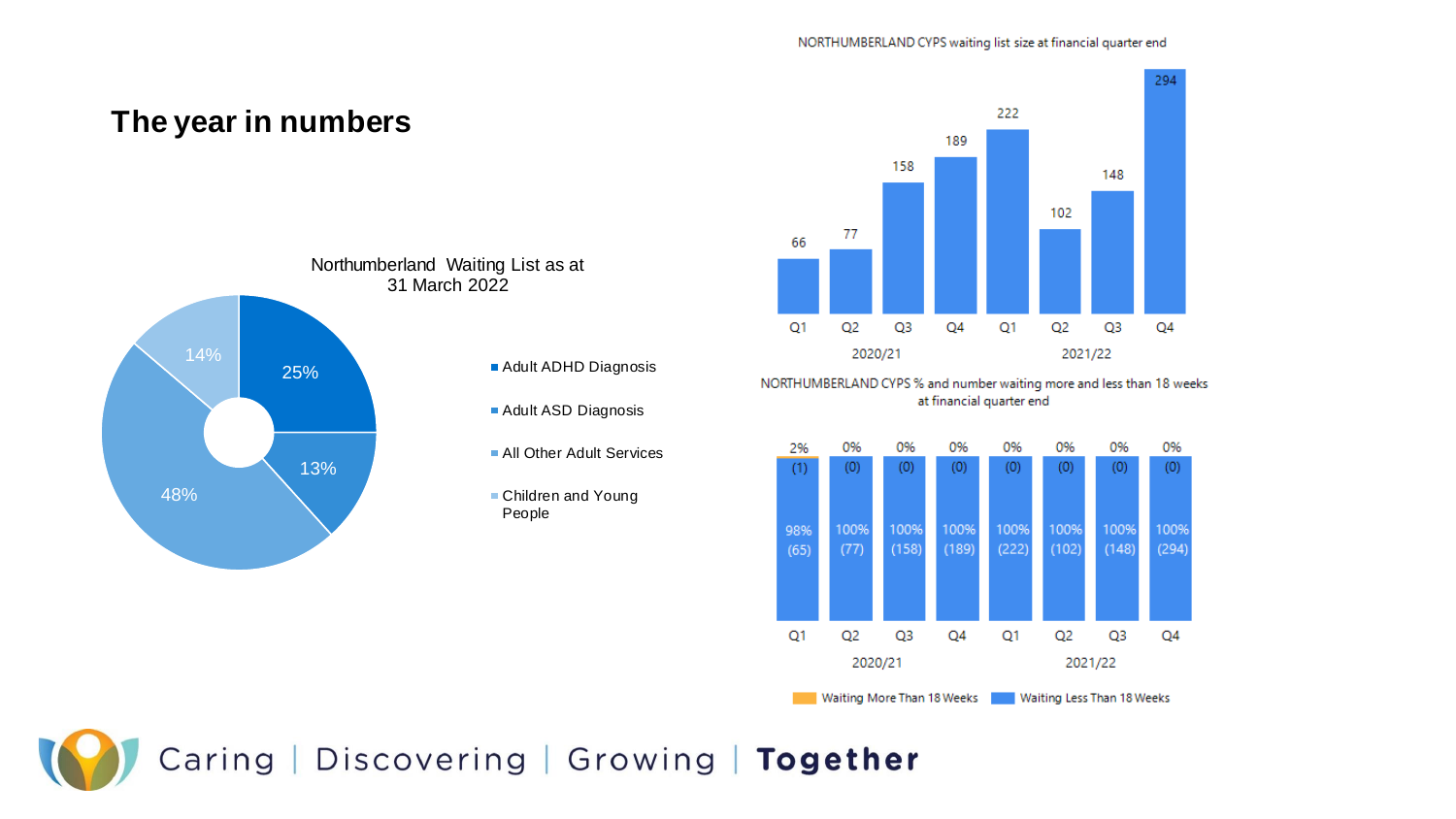### **The year in numbers continued**

#### NORTHUMBERLAND Adult ADHD Diagnosis % and number waiting more and less than 18 weeks at financial year end





#### NORTHUMBERLAND All Other Adult Services % and number waiting more and less than 18 weeks at financial year end



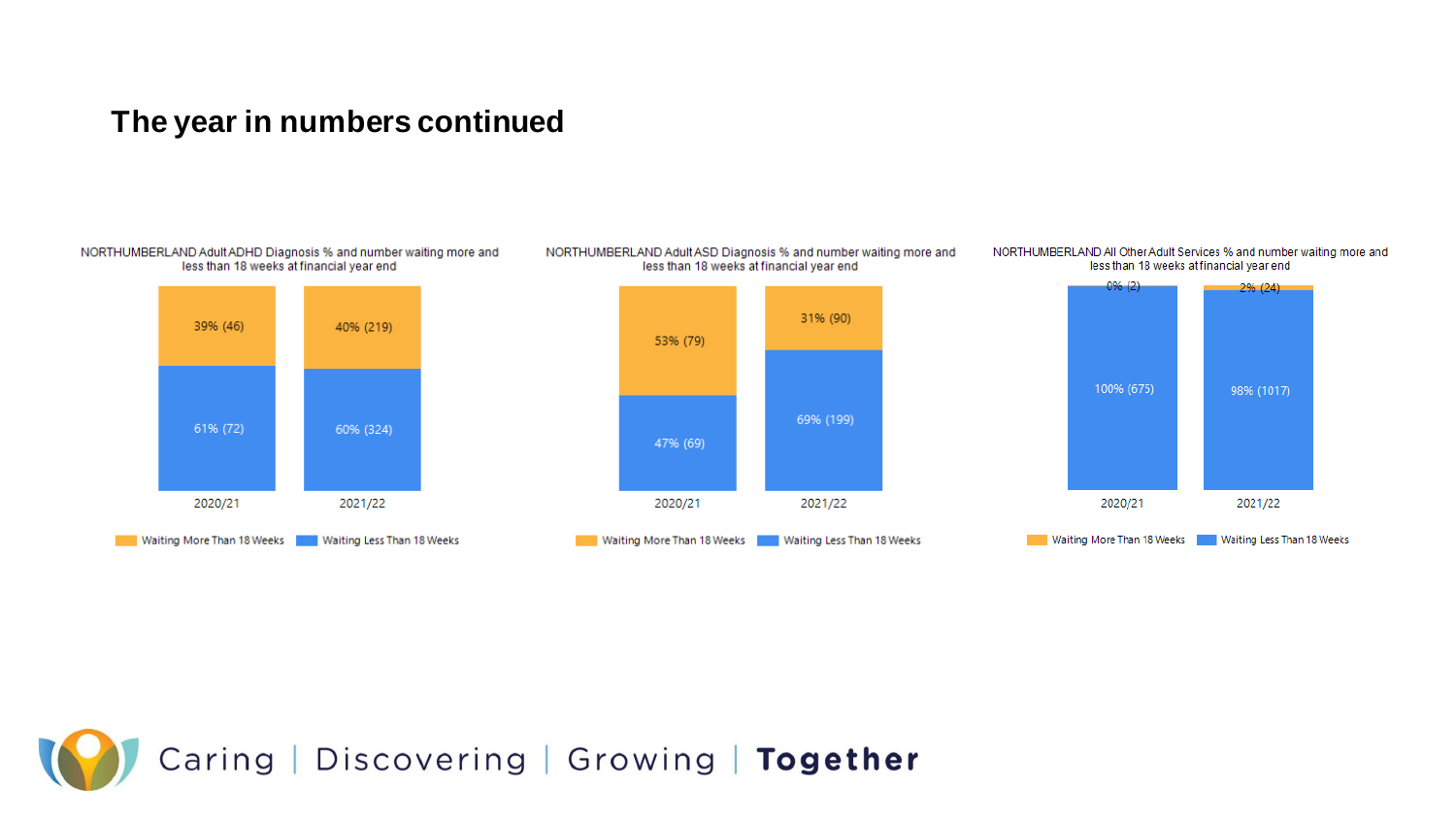

### **Looking Back: Our Quality Priorities for Improvement during 2021-22**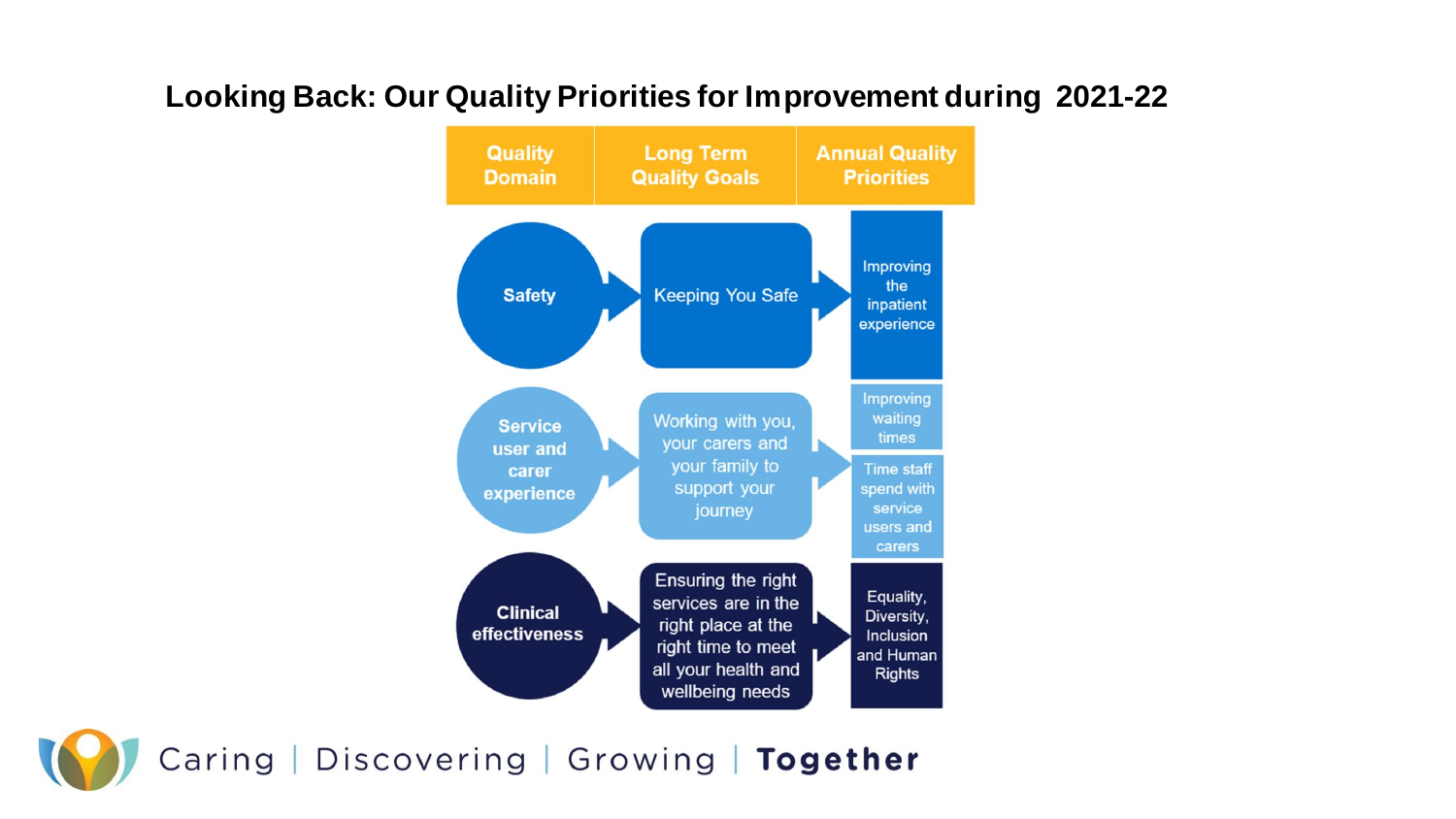## **Our 2021-22 Quality Priorities and how we did:**

- Coronavirus pressure on staffing and service delivery meant progress was made to support all Quality Priorities, however all have been given the status of 'Partially Completed'
- 3 of our Quality Priorities will continue into the new financial year with robust milestone plans
- Our new priority has been adapted (discussed in look forward section), however lots of baseline work done during the year is transferable to the new priority focus
- The progress across the year is set out in Section 2b of the Quality Account

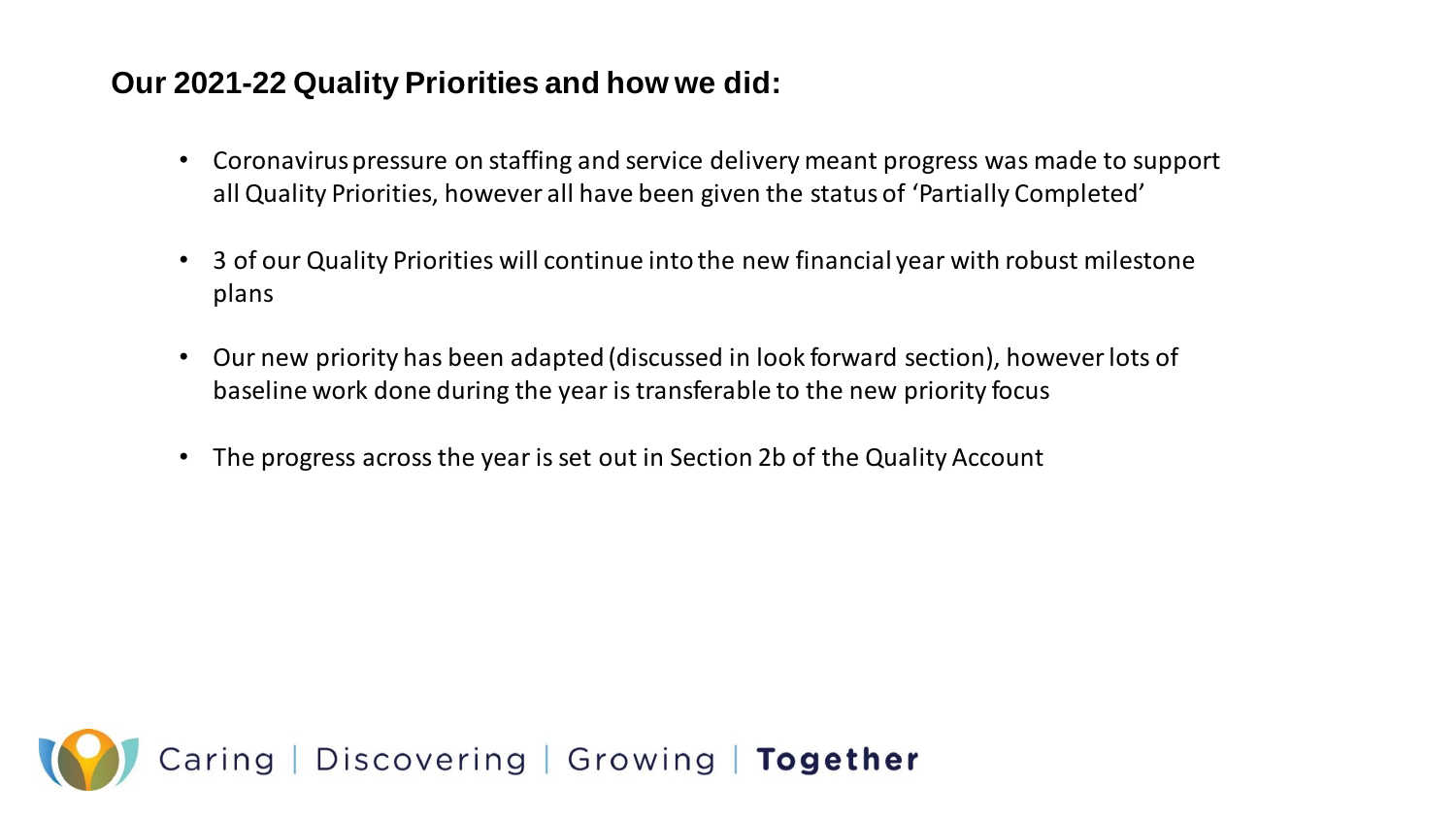### **Looking Ahead: Our Quality Priorities for Improvement in 2022-23**

Consultation with service users, carers, staff and stakeholders helped us shape our Quality Priorities for the coming year.

Quality Priorities reflect the greatest pressures that the organisation is currently facing as well as what service users and carers have told us through feedback in the previous year.

We have agreed to continue with three of our Quality Priorities and adapt one to reflect a key theme evident in 3,422 'Points of You' feedback forms (November 1st 2020 to October 31st 2021)

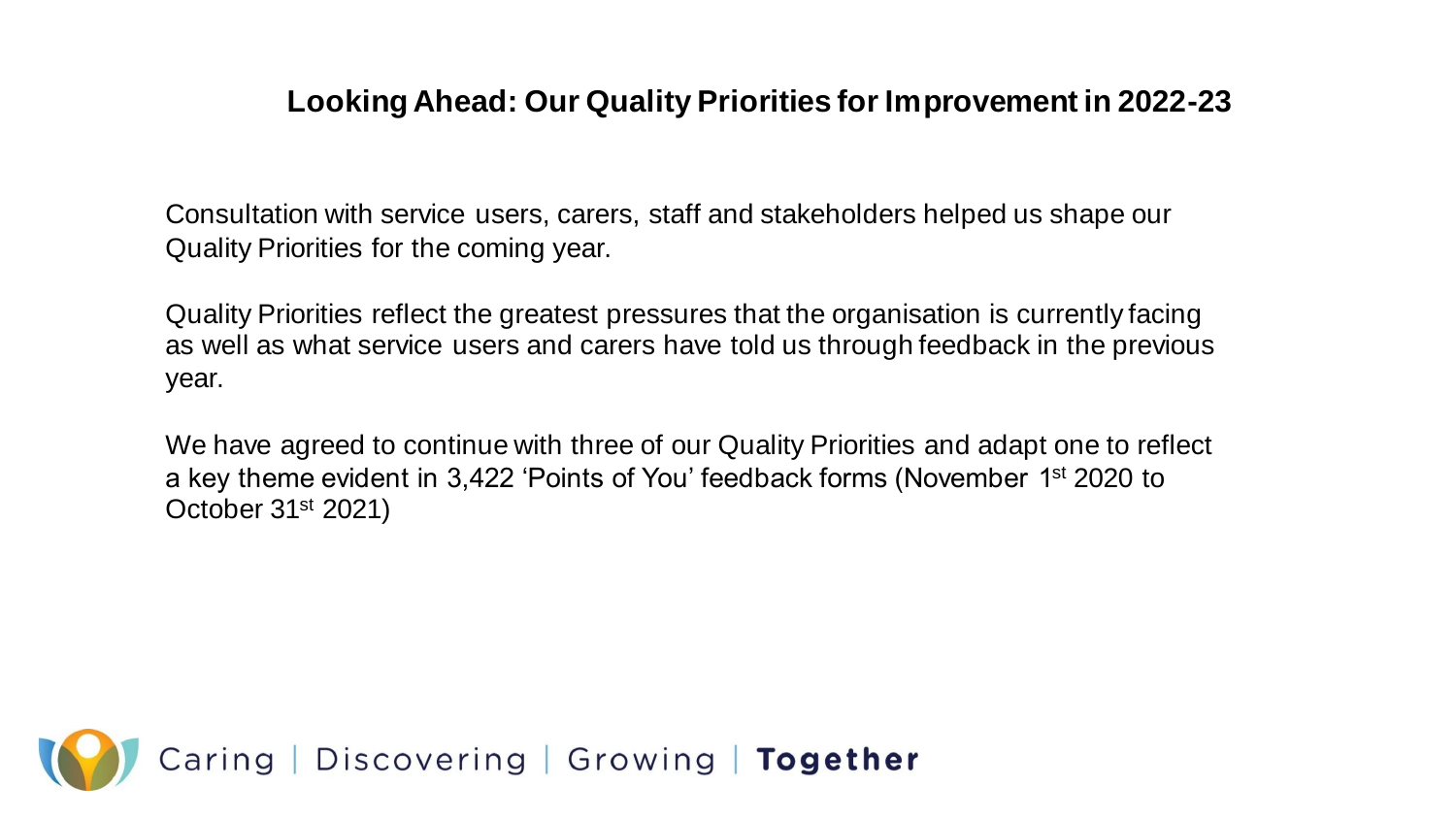## **Our 2022-23 Quality Priorities and how they fit with our Quality Goals**

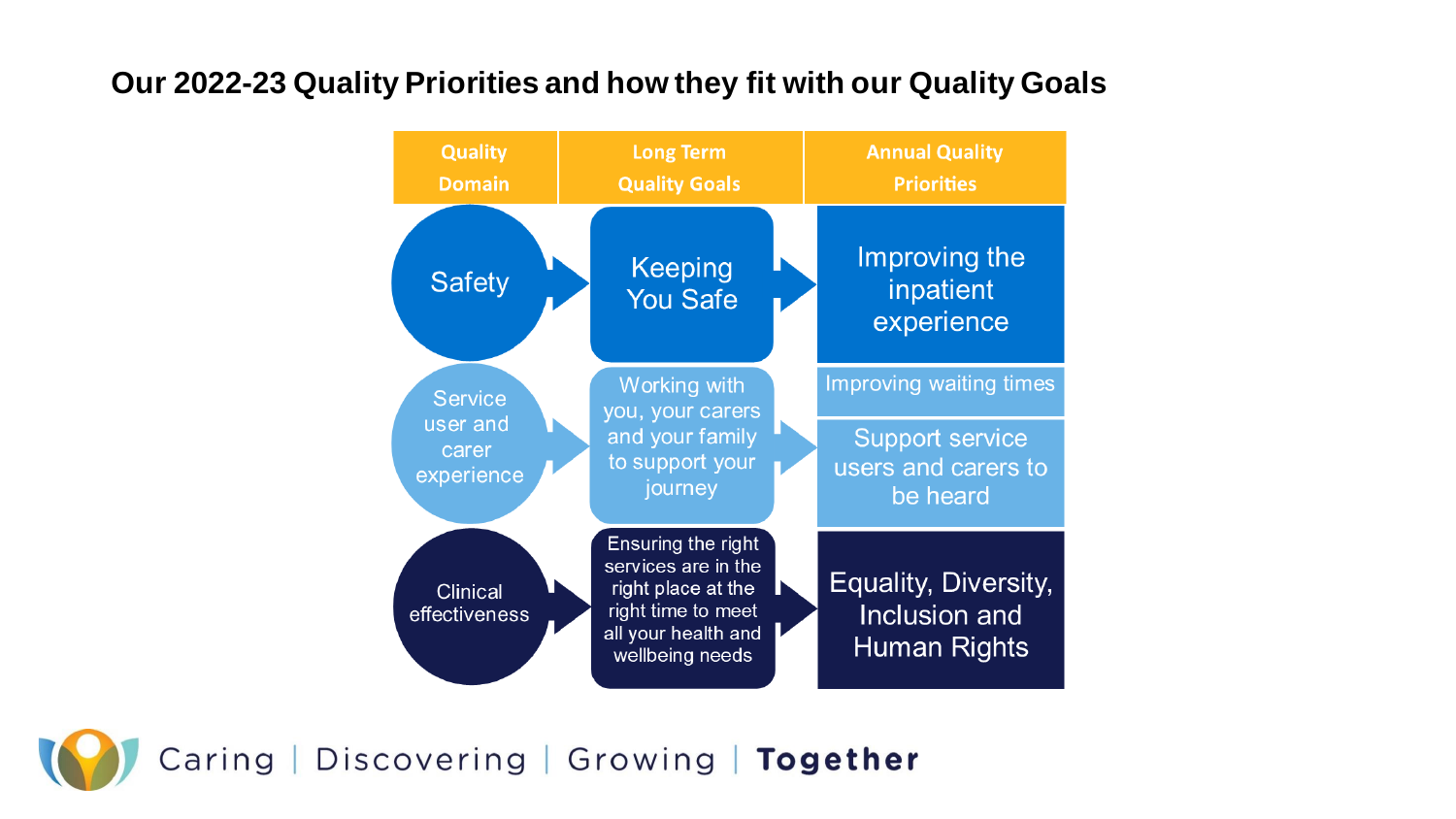# **What to expect from our Quality Priorities in 2022-23**

#### **Quality Priority 1 – Improving the inpatient experience**

Improving the inpatient experience by removing barriers to admission and discharge, and improving the therapeutic offer during treatment, through:

- Embedding new ways of working relating to admission and discharge process
- Improved inpatient ward quality standards
- Ensuring the purpose of admission and therapeutic offer add value to patient care

#### **Quality Priority 2 – Improving waiting times**

Improving waiting times in areas where demand currently exceeds capacity through:

- Working in partnership with Primary Care to enable better support for patients and carers sooner
- A review of Adult Autism Diagnostic Service (AADS) and Adult Attention Deficit Hyperactivity Disorder Service (AADHDS) pathways
- Gender Increase capacity through recruitment and retention of staff, developing a community programme with peer support workers and the 3rd sector and develop a clinical model for a Primary Care Trans Health Service with key stakeholders (inc NHSE and GPs)

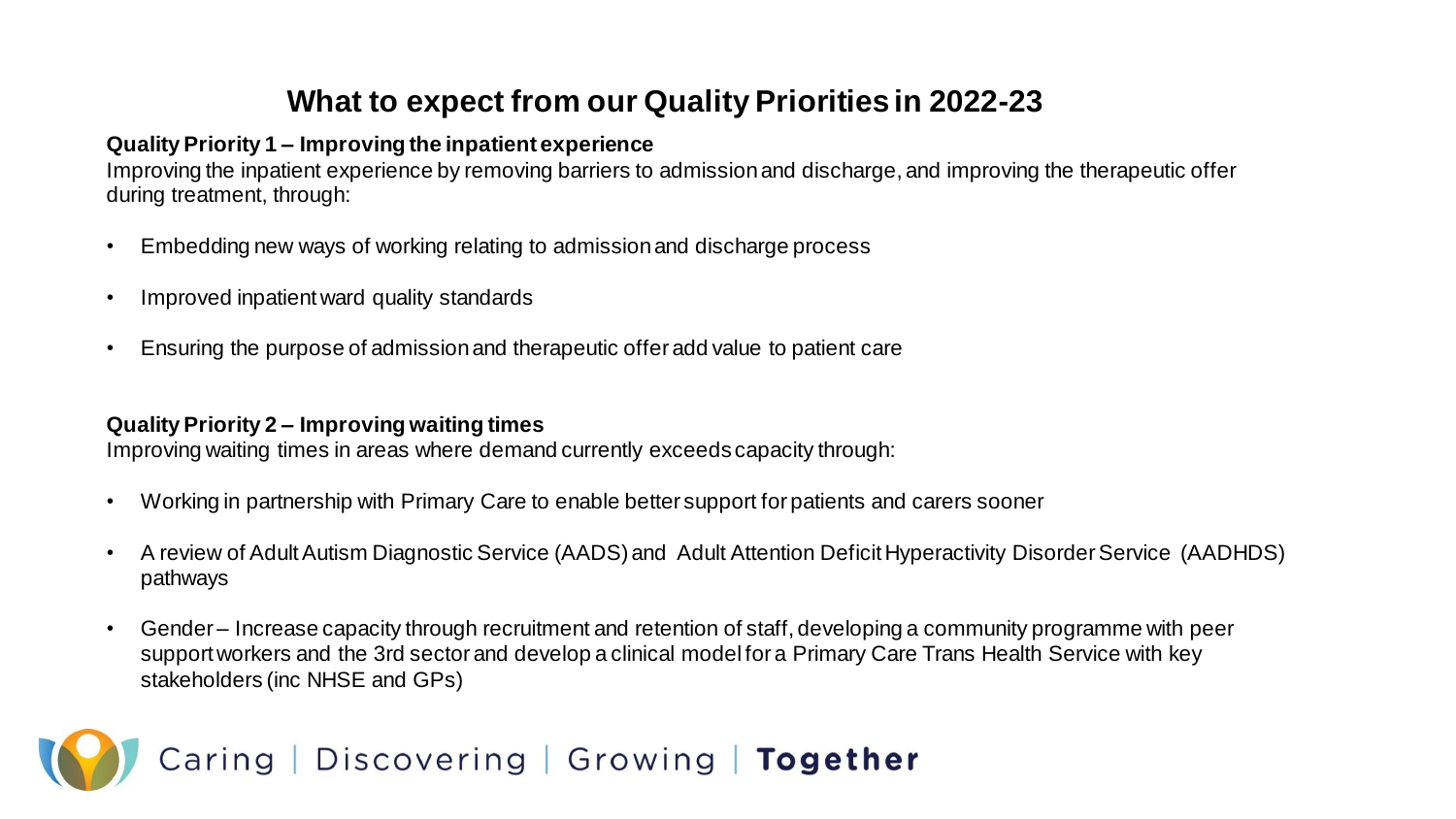# **What to expect from our Quality Priorities in 2022-23 continued**

#### **Quality Priority 3 – Support service users and carers to be heard**

Support service users and carers to be heard by improving processes and promoting person-centred approaches through:

- Promoting an inclusive approach to positive patient engagement and responsiveness
- Co-production of refreshed digital enablers for patients and carers
- Monitor and respond to feedback themes

#### **Quality Priority 4 – Equality, Diversity, Inclusion and Human Rights (in relation to the core values of Fairness, Respect, Equality, Dignity and Autonomy (FREDA))**

Implement a Trustwide approach working across Locality Groups. The Equality & Diversity Lead, CNTW Academy, Chaplaincy, Commissioning & Quality Assurance, Accessible Information Standard Group and Communications and Staff Networks through:

- Improving workforce Race Equality Standard metrics particularly in terms of 'appointment after shortlisting'
- Reducing disciplinary/grievance cases relating to bullying and harassment
- Reduction in restrictive practices through the EMPOWER program